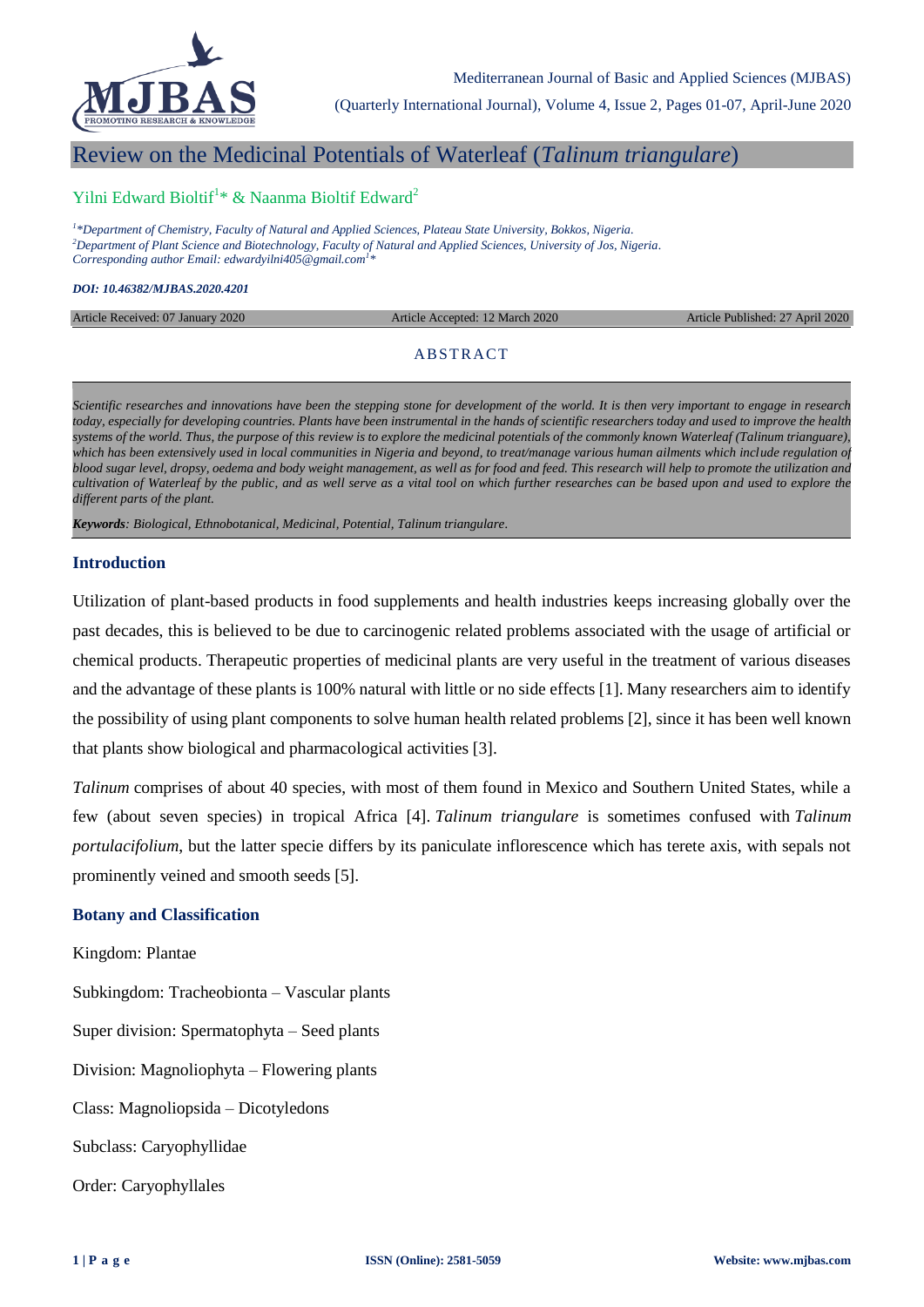

Family: [Portulacaceae](https://plants.usda.gov/java/ClassificationServlet?source=display&classid=Portulacaceae) – Purslane family

Genus: *[Talinum](https://plants.usda.gov/java/ClassificationServlet?source=display&classid=TALIN2)* – fame flower

Species: *Talinum triangulare* [\(Jacq.\) Willd.](https://plants.usda.gov/java/ClassificationServlet?source=display&classid=TATR2) – Ceylon spinach [6]

Common names: Waterleaf, talinum, Ceylon spinach, Philippine spinach.

Synonym: *[Talinum fruticosum](https://www.itis.gov/servlet/SingleRpt/SingleRpt?search_topic=TSN&search_value=508008)* (L.) Juss. [7]



# **Fig.1.** *Talinum triangulare* (leaves)

*Talinum triangulare* (Water leaf) is an edible leafy vegetable that belongs to the family Portulaceae. It is a herbaceous perennial plant that normally has its stem evident above ground. The genus Talinum generally are self-pollinated, but there is the tendency for the population to be heterogeneous due to their floral propensity for insect pollinations [8]. *Talinum triangulare* is an erect, glabrous perennial herb with stem and leaves succulent but roots swollen and fleshy, has purple flowers.

It is eaten as a vegetable throughout the tropical regions, including many West and Central African countries. It is well cultivated in Nigeria and Cameroon, propagated by seed and cuttings. During the rainy season, the vegetable blooms on abandoned farmlands as under growths, and become abundant. This abundance affects its market price, making it drop to a level where it is almost worthless to collect for sale.

However, during the dry season water leaf is harvested from the wild when other more popular leafy vegetables are scarce, and thus very expensive. The vegetable becomes a common place ingredient at backyard gardens where it is often treated as an unwanted plant. A lot of water is released when the vegetable is cooked leaving very limited dry matter to be consumed.

The slimy vegetable leaves are therefore often sun dried before cooking in order to retain appreciable dry matter as vegetable soup [9].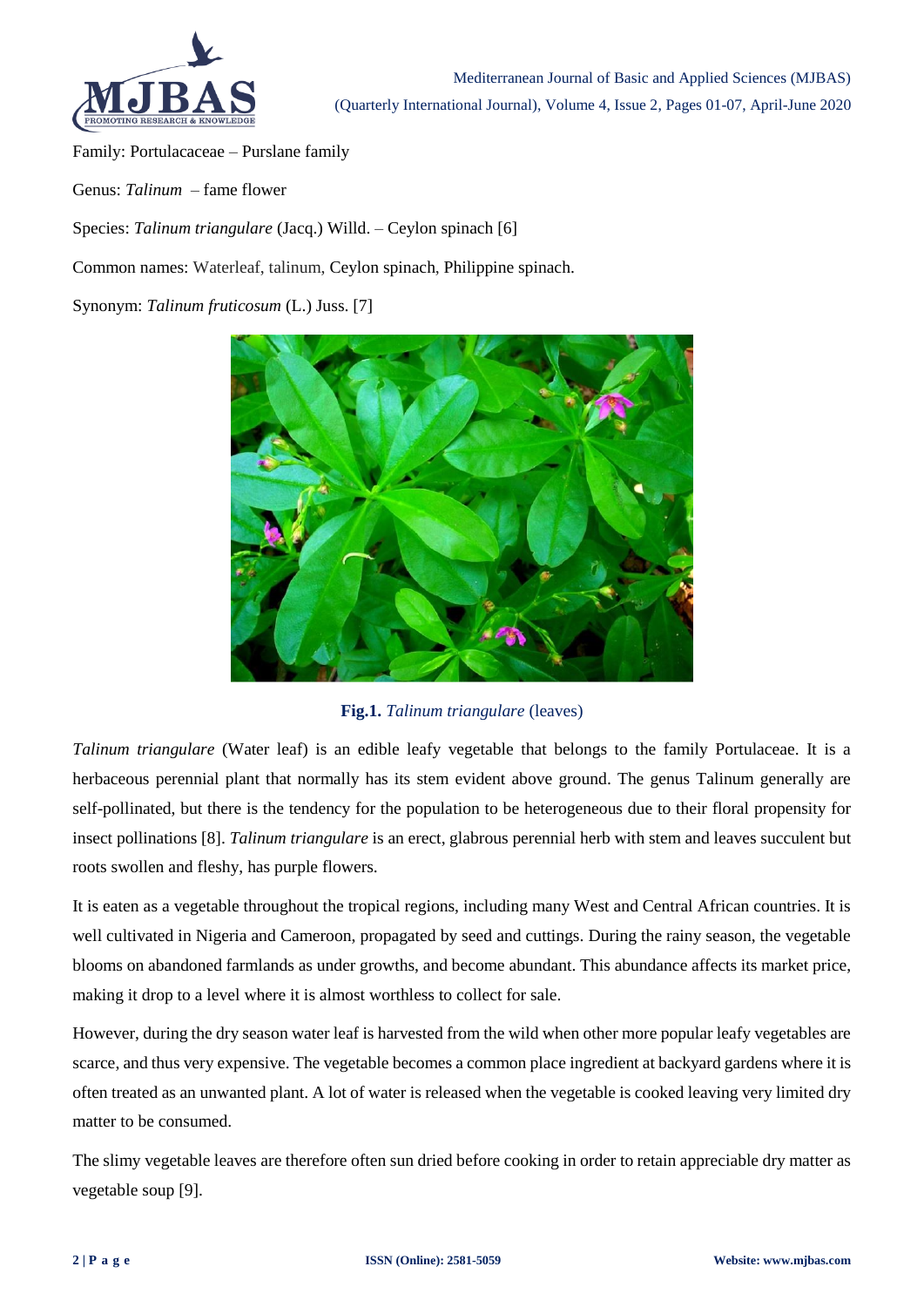

| <b>Treatment/Medicinal</b>  | <b>Function</b>                                               | <b>Source</b> |
|-----------------------------|---------------------------------------------------------------|---------------|
| <b>Effect</b>               |                                                               |               |
| Antioxidant and Hepatic     | Suppression of oxidative damage of liver cells                | [10]          |
| disease                     |                                                               |               |
| Liver Disease               | Helps to enhance liver function                               | $[11]$        |
| Enhancement of cerebral     | Reduce oxidative stress, supports neurons of cerebrum and     | $[12]$        |
| function                    | enhances cerebral function.                                   |               |
| Laxative effect             | Antioxidant activity helps to treats mild laxative problem    | $[13]$        |
|                             | and constipation.                                             |               |
|                             | Essential for managing diabetes mellitus, its high dietary    |               |
| <b>Diabetes</b>             | content helps to slow down digestion and conversion of        | $[13]$        |
|                             | starch to simple sugar.                                       |               |
|                             | Dietary fibre present in the plant helps to reduce absorption |               |
| Regulation of cholesterol   | of cholesterol level from the gut, thereby preventing the     | $[13]$        |
| level                       | body from bad cholesterol associated diseases                 |               |
| Cancer prevention,          | Antioxidant activity makes it important in preventing cancer  | $[14]$        |
| Management of               | and tumor growth, Regular consumption helps to reduce risk    |               |
| cardiovascular disease      | of contracting stroke                                         |               |
| Body weight management      | The high dietary fibre prevents obesity and excess body       | $[15]$        |
|                             | weight.                                                       |               |
| Prevent anaemia and boost   | Helps to prevent anaemia and boost blood level by clearing    |               |
| blood level, especially for | bilirubin from blood, thus helping red blood cells to remain  | $[11]$        |
| pregnant women              | longer and effectively utilized by the body                   |               |

# **Table 1.** Biological Uses and the Function of *Talinum triangulare*

# **Proximate Compositions and Mineral Content**

Proximate compositions of *Talinum triangulare*; protein (28.82-32.22%), crude fibre (8.50-9.30%), ash (2.46-3.26%), nitrogen-free extractives (1.38-2.18%), Dry matter (19.55-23.15%) and carbohydrate (55.34-56.54%). Mineral composition in mg/100g; P (196.50), Ca (74.60), Mg (70.40), K (156.60), Na (80.60), Zn (10.50), Fe (0.65), Cu (0.12) [9].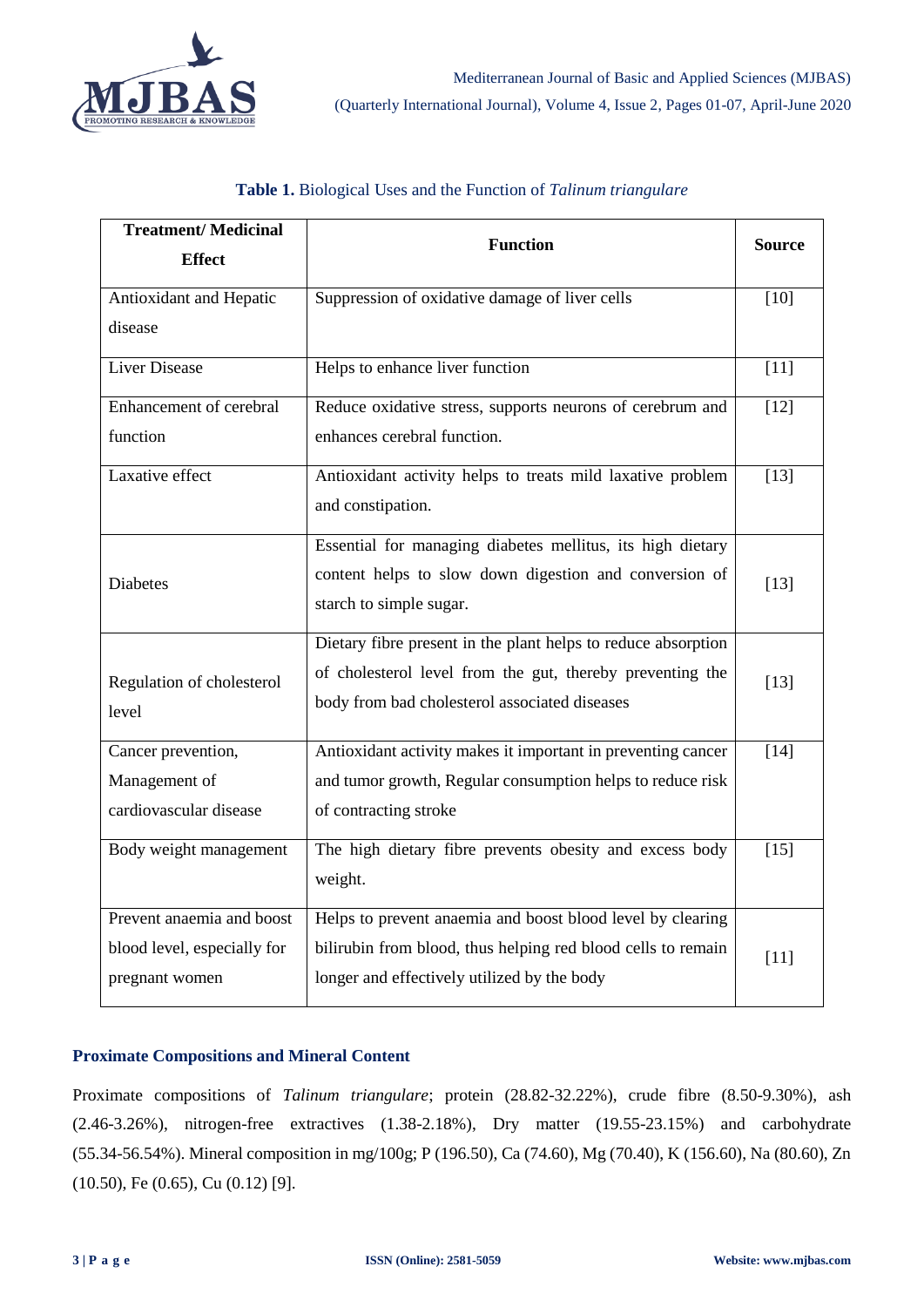

#### **Ethnobotanical Importance**

The mineral content makes it effective as supplement for soybean meal and groundnut cake in formulating broiler feed, as a cheap yet effective alternative for poultry feed [16]. The leaves are edible as vegetable, and are used to speed up the elimination of faeces from the body; also used to feed livestock; treat gastrointestinal disorder, dropsy, swelling, oedema and to reduce cardiovascular diseases. The root is used for the preparation of rat poison [17].

*Talinum triangulare* has among other plants been enlisted in an inventory of medicinal plants in a homestead garden, where a traditional medical practitioner harnesses its parts for herbal preparations [18]

#### **Chemical Composition**

Phytochemical analysis revealed that *Talinum triangulare* is an excellent source of tannins, alkaloids, saponins, phenol and flavonoids, which suggests its potential medicinal and dietary benefits. Alkaloids and phenols were especially found to be in high amounts in *Talinum triangulare*, which justifies its high use as an antioxidant. Studies showed that the leaves contain a reasonable proportion of bioactive compounds that are essential for preventing and treating various ailments [17, 19-20]. Antioxidant properties of *Talinum triangulare* was ascertained by Liang and others supporting that it contains high antioxidant properties [10].

Ikechukwu and others ascertained the presence of bioactive compounds using gas chromatography coupled with pulse and flame ionizatuion detector. This shows that *Talinum triangulare* has high carotenoids; moderate benzoic acid derivatives, hydroxycinnamates and flavonoids; low trepenoids, alkaloids, phytosterols, allicins, glycosides, saponins and lignans contents. Compounds detected in high contents include; Carotenoids (carotene and lycopene), benzoic acid derivatives (ferulic acid and vanillic acid), hydroxycinnamates (p-coumaric acid and caffeic acid), lignans (retusin), flavonoids (quercetin and kaempferol), Phytosterol (Sitosterol), Glycosides (Arbutin) Saponins (Avenacin-B1), allicins (Diallyl thiosulphinate), alkaloid (Indicine-N-oxide) [21].

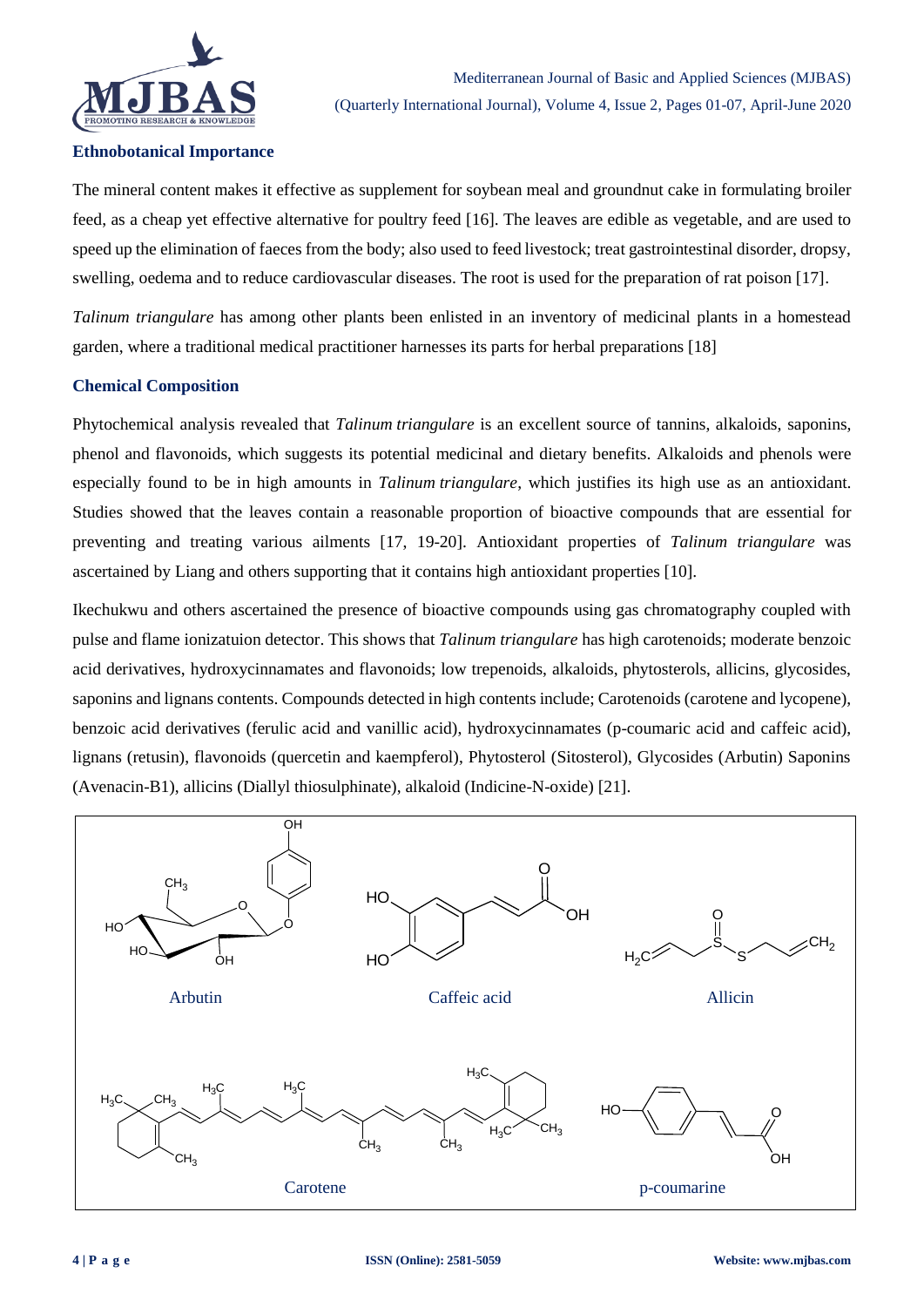

Mediterranean Journal of Basic and Applied Sciences (MJBAS)

(Quarterly International Journal), Volume 4, Issue 2, Pages 01-07, April-June 2020



### **Nutritional and Health benefits**

Studies showed that *Talinum triangulare* is a rich source of vitamin C, vitamin E, Omega-3 fatty acids, calcium, magnesium, soluble fibres (pectin), potassium, β-carotene, proteins and dietary fibre [22]. Further researches points out that *Talinum triangulare* is also a rich source of crude-protein, crude fibre, vitamins and minerals [23]. These vitamins and minerals contributes to the high antioxidant values of waterleaf. According to Farombi and Fakoya, antioxidants also help to prevent and minimise the reactive effects of free radicals, including oxidative damage to membranes and increased enzyme inactivation or susceptibility to lipid peroxidation [24].

#### **Conclusion**

*Talinum triangulare* has shown to contain high medicinal potentials, interestingly and also to be ethnobotanically important, notably its leaves. Further scientific research is thus required to ascertain the chemicals responsible for such reports, with more emphasis on the antioxidant activity of the plant.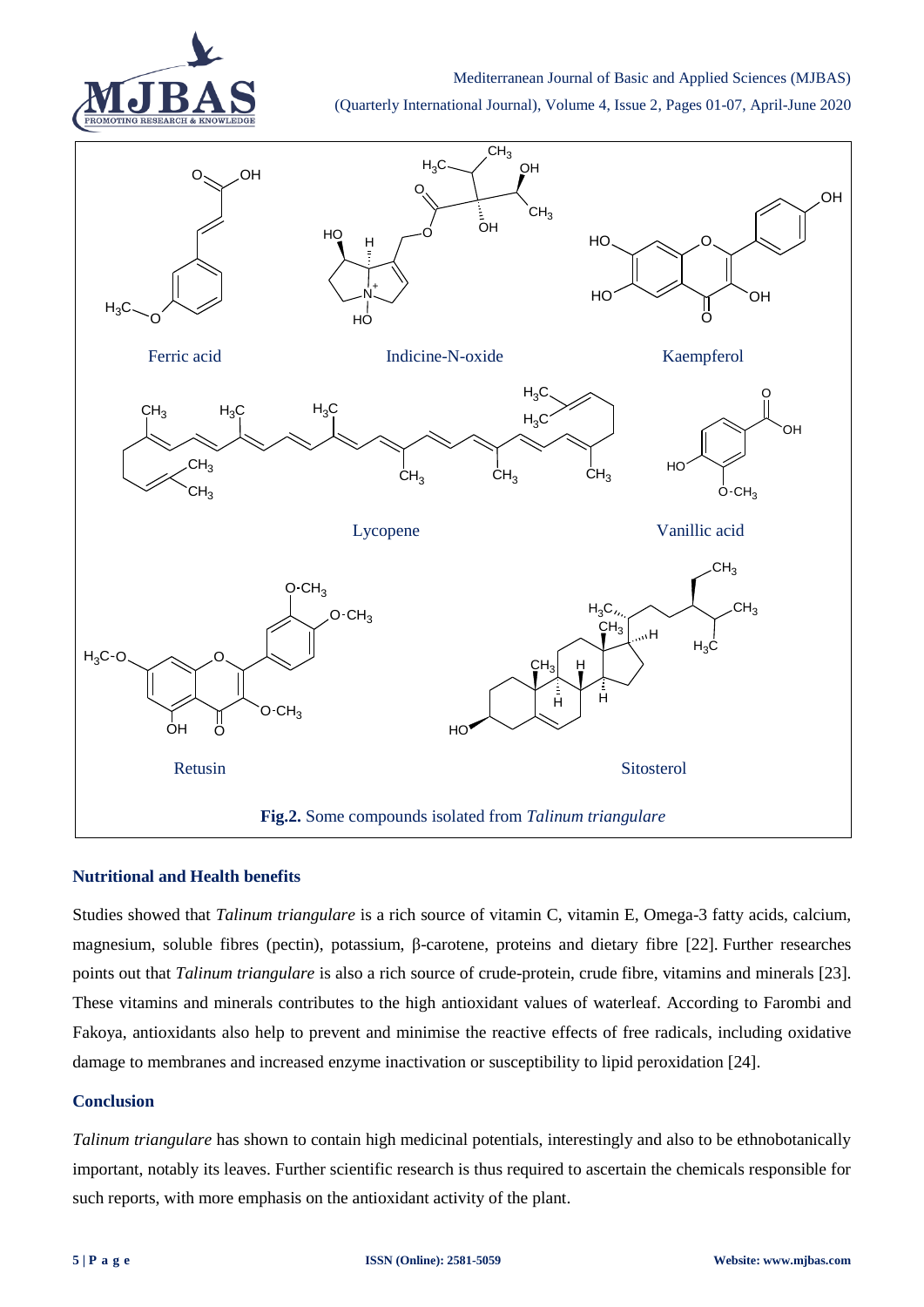

### **REFERENCES**

[1] Igbayilola Y.D, Morakinyo A.O, Ewetayo A.W, Oyabambi A.O, Saka W.A (2017). Biochemical and Antioxidant Effects of Talinum triangulare (Water Leaf) In Female Sprague-Dawley Rats. International Journal of Basic and Applied Physiology, 6(1): 22-28.

[2] Boboade, SN and Kayode V.B (2012). Influence of inorganic nutrients on the activities of enzyme, nitrate reductase in the leaves of mulberry, Morus alba (L) (M-5 variety). Research Journal of Recent Sciences, 1(5), 14-21.

[3] Okwu DE and Ekeke O (2003). Phytochemical screening and mineral composition of chewing sticks in South Eastern Nigeria. Global J. Pure and Applied Sci; 2003, 9: 235-238.Benth. and Ocimum gratis-simum L. from Nigeria. J. Med. Food Plants. 1 (2): 58-63.

[4] Nyananyo, B.L.O. & Olowokudejo, J.D. (1986). Taxonomic studies in the genus Talinum in Nigeria. Willdenowia 15: 455–463.

[5] Chibili, E.O. (1999). A comparative study of some developmental characteristics in Talinum fructicosum (L.) Juss. accessions from stem cuttings in Dschang (Cameroon). Mémoire de Maîtrise. Université de Dschang, Cameroon. pp. 37

[6] USDA, Talinum triangulare [online]. Natural Resource Conservation Service, Plant Database. Available at: https://plants.usda.gov/java/ClassificationServlet?source=display&classid=TATR2 [Accessed on: 09-04-2020].

[7] ITIS Standard Report page, Talinum triangulare (Jaeq.) Willd. [online]. Available at at: https://www.itis.gov/servlet/SingleRpt/SingleRpt?search\_topic=TSN&search\_value=20459#null [Accessed on: 09-04-2020].

[8] Nya, E. J. and Eka, M. J. (2015). Morphological Characterization and Hybridization of Talinum triangulare Land Races for Desirable Metric Characters in South Eastern Nigeria. The International Journal of Science & Technoledge, 3(7): 192-197.

[9] Agunbiade, S.O., Ojezele M.O and Alao, O.O. (2015). Evaluation of the Nutritional, Phytochemical Compositions and Likely Medicinal Benefits of Vernomia amygdalina, Talinum triangulare and Ocimum basilicum Leafy-Vegetables. Advances in Biological Research 9 (3): 151-155, DOI: 10.5829/idosi.abr.2015.9.3.93185

[10] Liang D, Zhou Q, Gong W, Wang Y, Nie Z, He H, Li J, Wu J, Wu C, Zhang J. (2011). Studies on the antioxidant and hepatoprotective activities of polysaccharides from Talinum triangulare. Journal of Ethnopharmacol; 136(2):316–321.

[11] Ezekwe, C. I., Chidinma, R. U. and Okechukwu, P. C. U. (2013), The Effect of Methanol Extract of Talinum Triangulare (Water Leaf) on the Hematology and Some Liver Parameters of Experimental Rats, Global Journal of Biotechnology & Biochemistry 8 (2): pp. 51-60.

[12] Ofusori, D. A., Adelakun, A. E., Ayoka, A. O., Oluwayinka, O. P., Omotoso, E. O., Odukoya, S. A. and Adeyemi, D. O. (2008). Waterleaf (Talinum triangulare) Enhances Cerebral Functions in Swiss albino mice. Journal of Neurological Sciences [Turkish] 25:(4) 17; pp. 239-246.

[13] Joshua Z. P., Timothy A. G. and Suleiman M. M. (2012). The effect of cooking time on the vitamin C, dietary fiber and mineral compositions of some local vegetables. Science World Journal, 7(1): 29-30.

[14] Adewunmi A. O. and Sofowora E. A. (1980). Preliminary screening of some plant extracts for molluscidal activity. Planta med, 39: 57-82.

[15] Mensah J. K., Okoli R. I., Ohaju-Obodo J. O. and Eifediyi K. (2008). Phytochemical, nutritional and medical properties of some leafy vegetables consumed by Edo people of Nigeria. African Journal of Biotechnology, 7(14): 2304-2309.